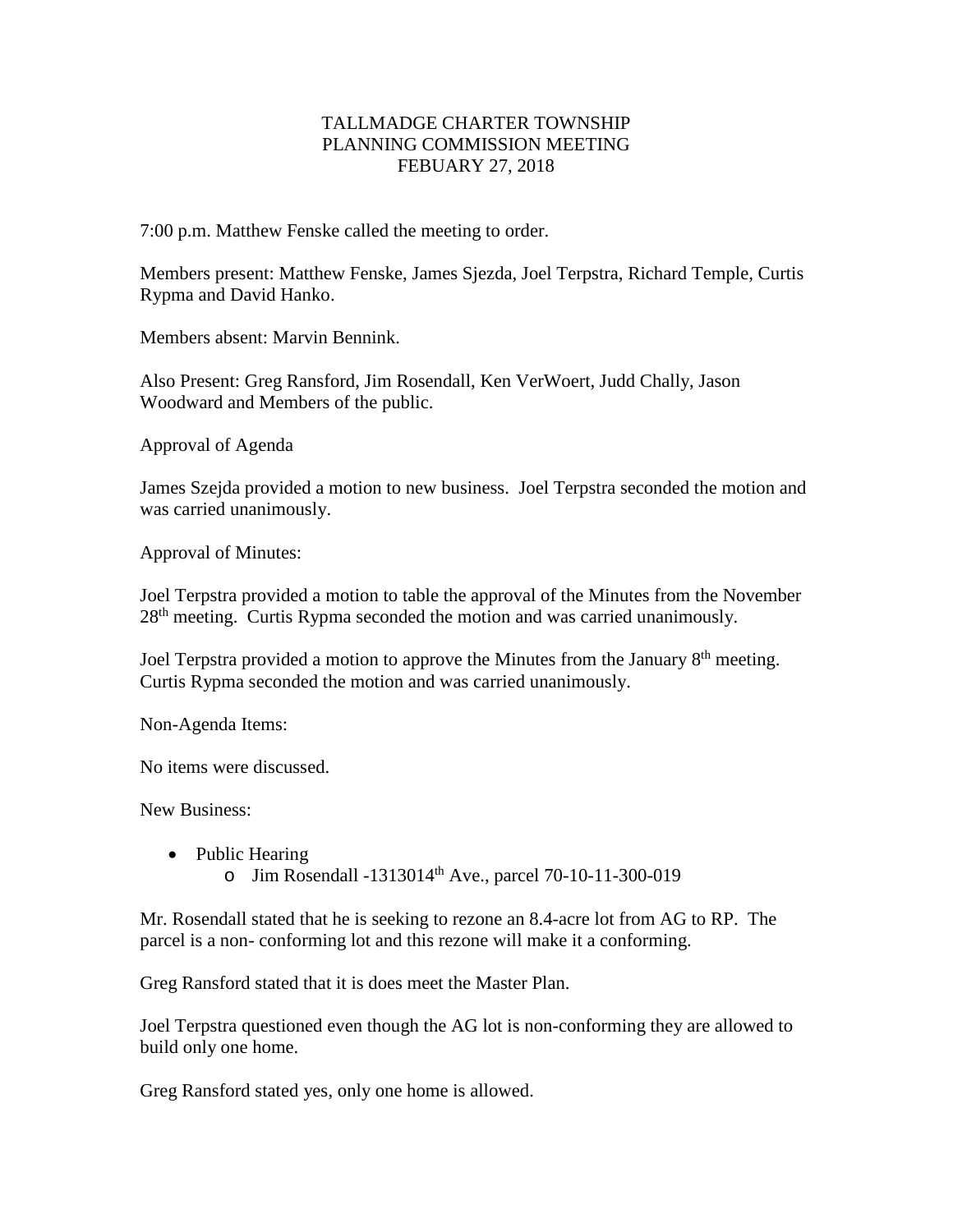7:10 p.m. Matthew Fenske opened the public hearing:

Chris Gilde asked if there was a house on there now or are they playing on dividing the property. Also, could they have multiple divisions.

Greg Ransford stated that they can have multiple splits if they meet the zoning ordinance for land divisions.

7:14 p.m. public hearing was closed.

Curtis Rypma stated that the request to rezone is similar to previous requests and makes sense to rezone the parcel so it is a conforming lot.

Curtis Rypma provided a recommendation to the Tallmadge Charter Township Board of Trustees to approve the request to rezone parcel number 70-10-11-300-019. Joel Terpstra seconded the motion and was carried unanimously.

o TowerCo – 13743 48<sup>th</sup> Ave., parcel 70-09-01-400-027

Mr. Chaille stated they are requesting to add a 171-foor mono-pole wireless structure. The requested location has been surveyed and makes the most sense. Mr. Chaille stated that the structure is pre-engineered to sway at point and if the tower was to buckle it is designed to fold back onto itself where it won't cause damage to the surrounded area. The tower will not have a light or a beacon. There will be ongoing maintenance to the tower and the surrounding area. Soil boring has been completed to determine what foundation will be best suited for the tower. Mr. Chaille also stated, that the tower will accommodate up to three more carriers, Verizon being the main carrier.

Greg Ransford stated that the requested location could not provide what is need regarding coverage. Greg Ransford also stated that it will be up to the commission to determine if the applicant must provide a financial agreement, will need to determine the color of the tower and if the pathway should be constructed, payment in-lieu or contribute to fund.

Matthew Fenske asked if the new tower will be similar to the tower that is located on Lake Michigan Drive.

Mr. Chaille stated that it will be somewhat similar.

Richard Temple questioned the safety of the tower and its surrounding area. Will the tower be in a fenced in area and could the township request the fence be higher if they see fit?

Mr. Woodward stated that there will be a fence around the area of the tower and also as a safety feature that is required of them is that the climbing pegs are removed from the ground to 20-30 foot up the pole.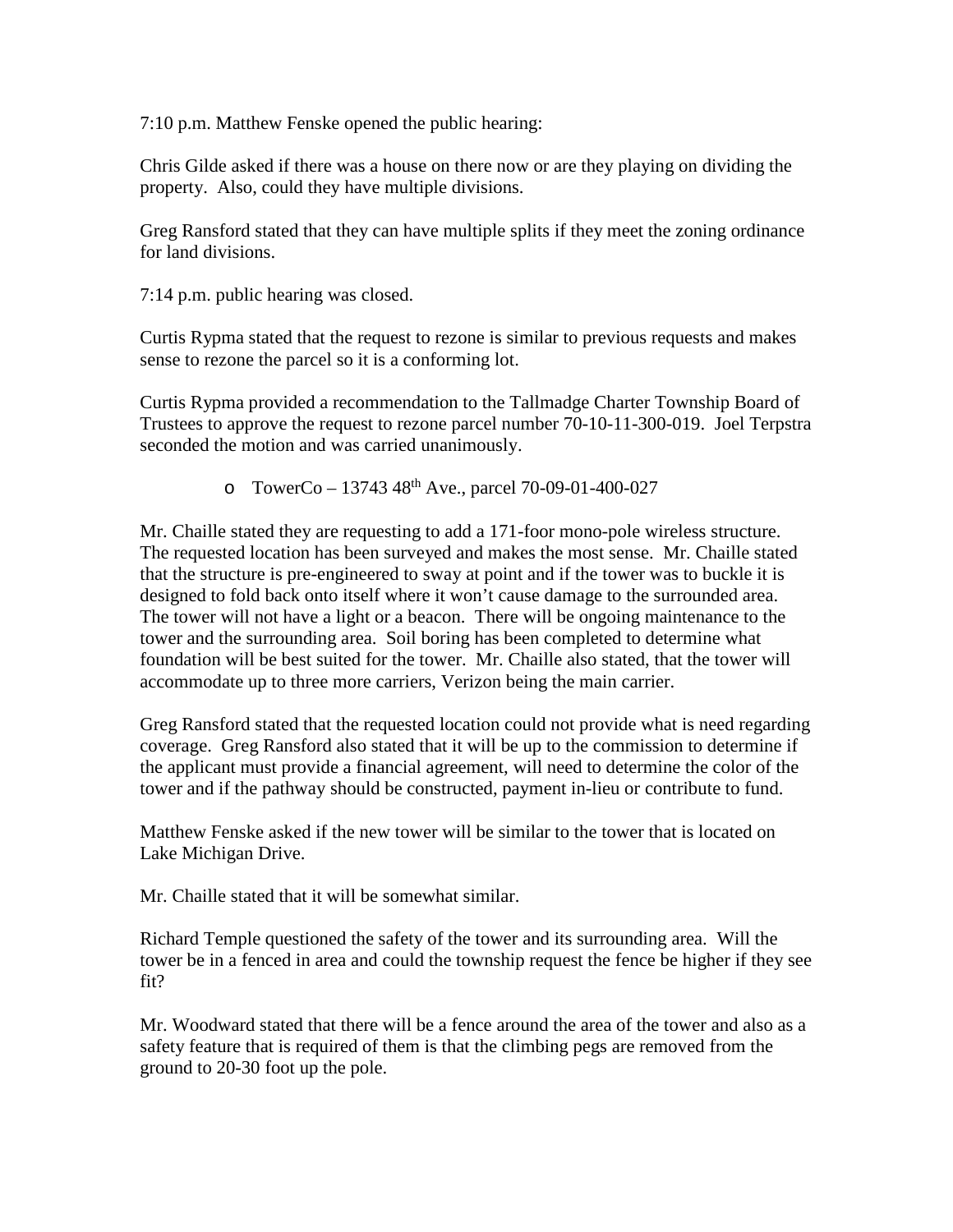James Szejda asked if there would be noise issues in high winds.

Mr. Woodward stated that there could be possible noise with severe winds. The possible noise could come from the cords/wire that dangle but they are required to be tied down at all times.

Richard Temple asked if there is a concern for falling ice.

Mr. Woodward stated that ice does fall but would fall in a 100-150-foot radius around the tower.

7:50 p.m. Matthew Fenske opened the public hearing.

Josh Hankamp – 4901 Johnson Street, asked if they were to build another tower would they be required to add lights. Also questioned if they are required to have landscaping around the fenced in area and if so would it be properly maintained and if they were to plant trees what they would be.

Greg Ransford stated that they would be required to come back to the commission for approval if they were adding an additional tower.

Mr. Chaille stated that they will be planting white spruce trees around the perimeter.

Mr. Ransford stated they the applicant would be required to maintain the landscape and would need to replace damaged or missing trees if necessary.

Mr. Chaille stated that the requested tower is not required to be lighted.

8:00 p.m. Matthew Fenske closed the public hearing.

Curtis Rypma questioned the pathway.

Joel Terpstra stated that they must provide payment to the escrow account.

Greg Ransford stated that amount is determined of lot frontage.

Matthew Fenske asked if a Letter of Credit will be needed removal of tower.

Mr. Chaille stated that they have already provided a bond to the land owner to remove the tower when it's no longer needed and if tower is damaged.

Greg Ransford stated that the township requires the Letter of Credit for removal of the tower separately from the land owner.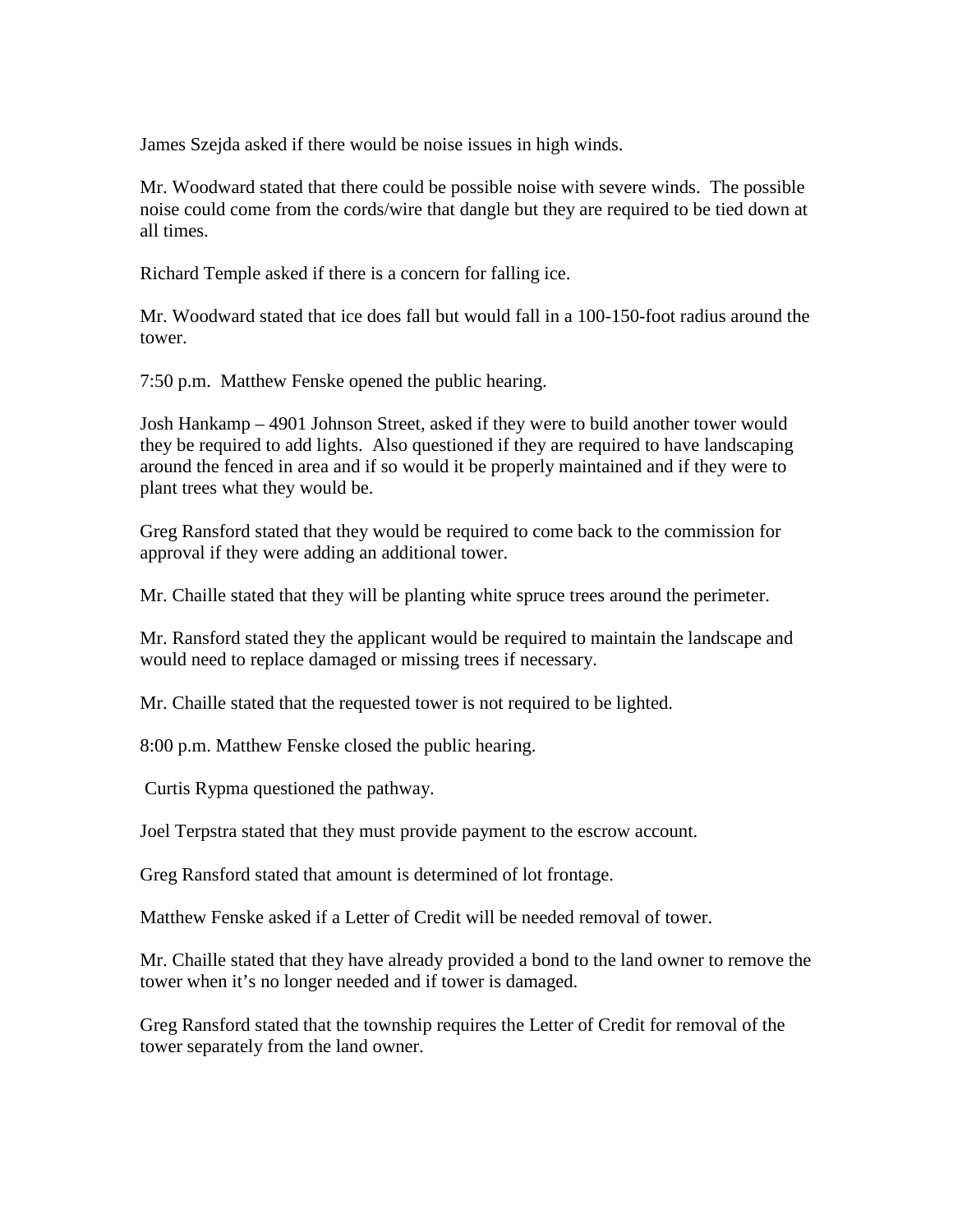Richard Temple stated that the applicant needs to provide payment to the escrow account for the pricing at \$37.00 per linear foot for the 165foot frontage.

Joel Terpstra questioned if the township should be provided with a copy of the ground lease between the wo parties.

Curtis Rypma suggested that we will not need to be part of that agreement and will not require a copy of the lease.

James Szejda agreed with that there would be no reason for us to be a part of that agreement.

Richard Temple provided a motion to recommend approval from the Tallmadge Charter Township Board of Trustees. Curtis Rypma seconded the motion and was carried unanimously.

Old Business:

- Planned Unit Development
	- o Manen Meadows Final Plan
		- Seeking to establish a seven  $(7)$  lot single family residential site condominium development, related open space and amenities.

Mr. VerWoert stated that he was requested to come back in front of the commission with a revised landscaping plan. Mr. VerWoert stated that they provided four stakes per household to help us plan which will be just beyond their back yards. Mr. VerWoert stated that they had great response from six out of the eight residences did it and the two that didn't do it felt that it didn't affect them due to the vegetation behind their homes or their location their homes. Mr. VerWoert along with Emerald Landscaping came up with a design that will include 34 five-foot-tall trees and will also include several group plantings which will include another five-foot-tall pine tree, large rock, big blue stem and burning bush that will be gathered in a mound type grouping. Pear trees will be up to the front by the entrance. Mr. VerWoert stated that the open space to the front will now be a small crop product of alfalfa to maintain the RP aspect.

Joel Terpstra asked if asked he pinned an actual GPS reading.

Mr. VerWoert stated that the locations are not on the original site plan but on the information that needed to come back to the commission.

Greg Ransford stated that township counsel recommends a PUD contract to ensure that the rural character mechanism of the PUD is being met.

Matthew Fenske stated that there is a concern that after so many years after they can no longer farm alfalfa what would happen to that character then.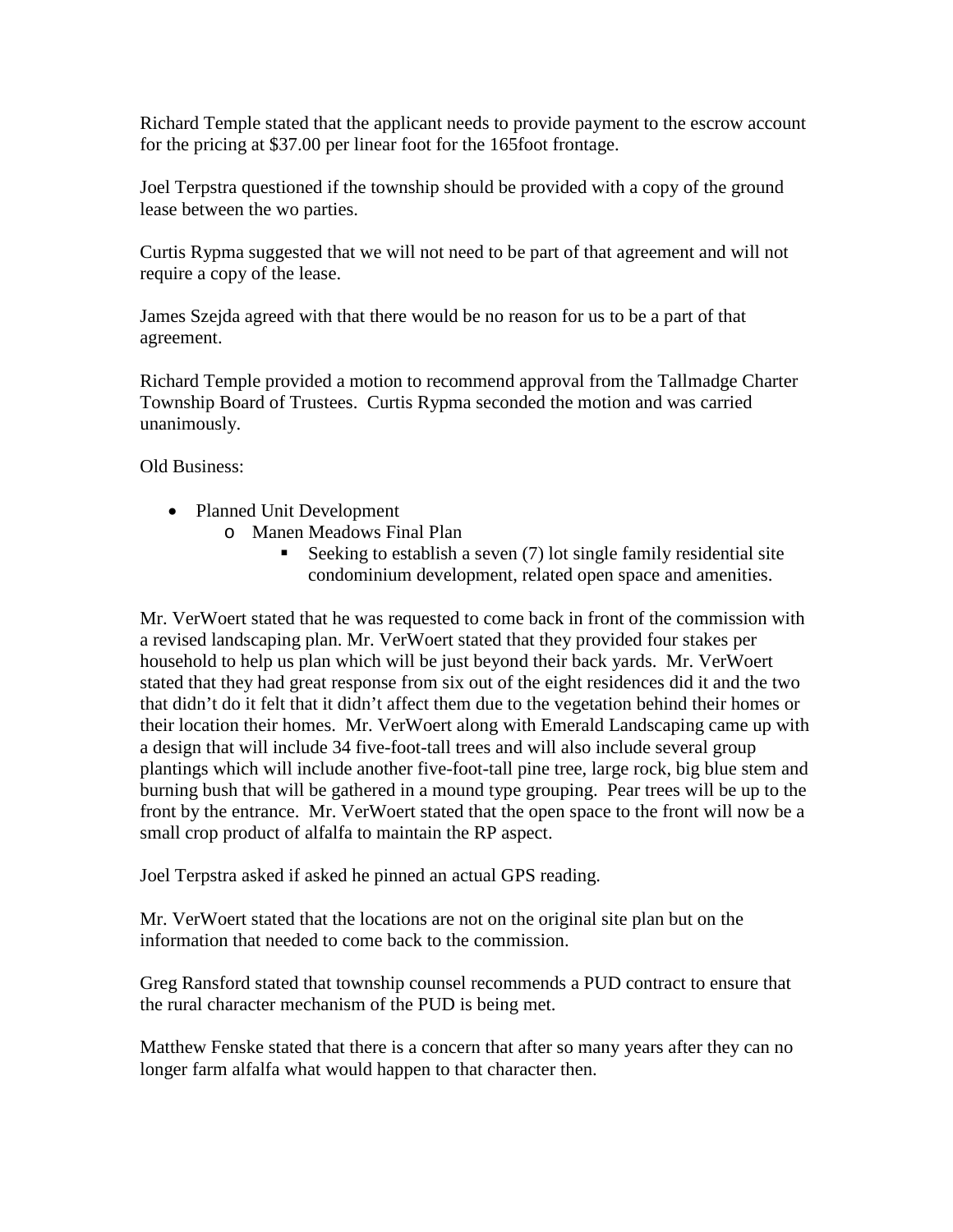Mr. VerWoert stated that the language will be included in the master deed that that there will be a body of three residents that will be required to maintain and address those issues that arise within the bi-laws.

Joel Terpstra asked if there is any concern from counsel regarding the self-governing association.

Greg Ransford stated that they would be required to have a PUD contract would be in agreement with the township that will be enforced.

Richard Temple questioned on how we would protect this area as a conservation easement to make sure that they can never build on this site.

Greg Ransford it's the PUD plan that outlines the seven lots that are permitted and the open space. They would have to come before the commission for a major map amendment to change the PUD.

Mr. VerWoert stated that it won't be unmaintained or unkept and if it's necessary to have PUD document signed then he'll do it.

Joel Terpstra asked the applicant if legal counsel requires a signed document then he'll sign it?

Mr. VerWoert stated yes.

Joel Terpstra asked about the draining and storm water.

Mr. VerWoert stated that there is storm drainage that will drain into a basin.

Joel Terpstra questioned if lighting was still a concern.

Mr. VerWoert stated that they will be the shoe box style and the location is on the site plan.

Matthew Fenske discussed finding of the items below for recommendation to the Board for approval:

- Meets the intent of the Rural Character Mechanism throughout the entire site.
- Bike Path condition that construction payment in lieu (Mr. VerWoert asked "could he construct path himself" or if "chooses payment in lieu is the cost the entire frontage or deduct the amount of payment of the road". Greg Ransford stated that you won't want to discourage him from not building the path himself. It's up to the commission to decide what they would like the applicant to do.
- Resolution finalization of draft, recommending approval or denial.
- Execution of the Planned Unit Development Contract.
- Execution of the Water and Sanitary Sewer Special Assessment Contract.